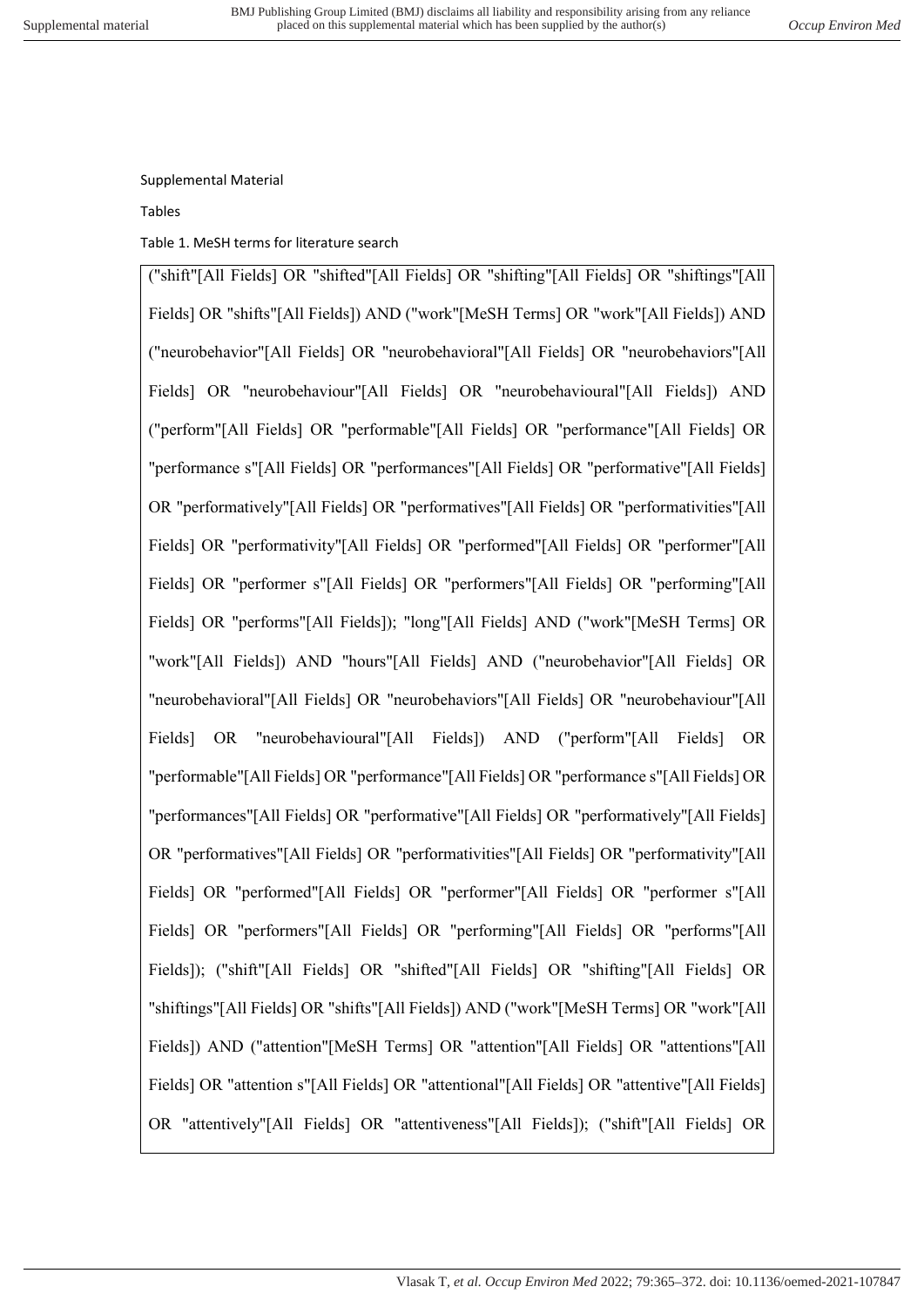"shifted"[All Fields] OR "shifting"[All Fields] OR "shiftings"[All Fields] OR "shifts"[All Fields]) AND ("work"[MeSH Terms] OR "work"[All Fields]) AND ("memories"[All Fields] OR "memory"[MeSH Terms] OR "memory"[All Fields] OR "memory s"[All Fields]); ("shift"[All Fields] OR "shifted"[All Fields] OR "shifting"[All Fields] OR "shiftings"[All Fields] OR "shifts"[All Fields]) AND ("work"[MeSH Terms] OR "work"[All Fields]) AND ("motor"[All Fields] OR "motor s"[All Fields] OR "motoric"[All Fields] OR "motorically"[All Fields] OR "motorics"[All Fields] OR "motoring"[All Fields] OR "motorisation"[All Fields] OR "motorised"[All Fields] OR "motorization"[All Fields] OR "motorized"[All Fields] OR "motors"[All Fields]) AND ("speed"[All Fields] OR "speeded"[All Fields] OR "speeding"[All Fields] OR "speeds"[All Fields]); ("shift"[All Fields] OR "shifted"[All Fields] OR "shifting"[All Fields] OR "shiftings"[All Fields] OR "shifts"[All Fields]) AND ("work"[MeSH Terms] OR "work"[All Fields]) AND ("modafinil"[MeSH Terms] OR "modafinil"[All Fields] OR "vigil"[All Fields] OR "vigilances"[All Fields] OR "vigils"[All Fields] OR "wakefulness"[MeSH Terms] OR "wakefulness"[All Fields] OR "vigilance"[All Fields] OR "vigilant"[All Fields]); ("shift"[All Fields] OR "shifted"[All Fields] OR "shifting"[All Fields] OR "shiftings"[All Fields] OR "shifts"[All Fields]) AND ("work"[MeSH Terms] OR "work"[All Fields]) AND ("process"[All Fields] OR "processe"[All Fields] OR "processed"[All Fields] OR "processes"[All Fields] OR "processing"[All Fields] OR "processings"[All Fields]) AND ("speed"[All Fields] OR "speeded"[All Fields] OR "speeding"[All Fields] OR "speeds"[All Fields]); ("shift"[All Fields] OR "shifted"[All Fields] OR "shifting"[All Fields] OR "shiftings"[All Fields] OR "shifts"[All Fields]) AND ("work"[MeSH Terms] OR "work"[All Fields]) AND ("cognition"[MeSH Terms] OR "cognition"[All Fields] OR "cognitions"[All Fields] OR "cognitive"[All Fields] OR "cognitively"[All Fields] OR "cognitives"[All Fields]) AND ("perform"[All Fields] OR "performable"[All Fields] OR "performance"[All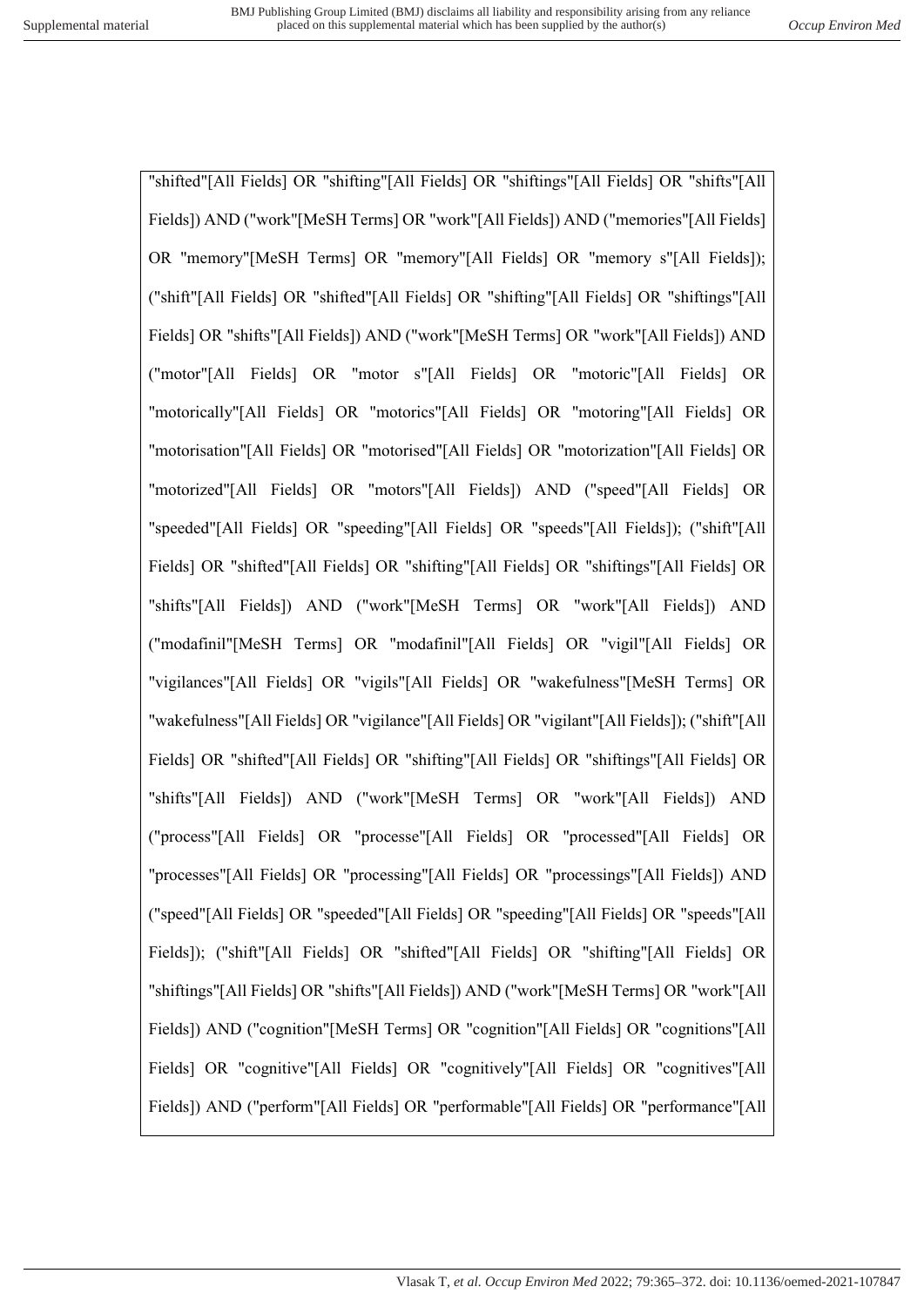Fields] OR "performance s"[All Fields] OR "performances"[All Fields] OR "performative"[All Fields] OR "performatively"[All Fields] OR "performatives"[All Fields] OR "performativities"[All Fields] OR "performativity"[All Fields] OR "performed"[All Fields] OR "performer"[All Fields] OR "performer s"[All Fields] OR "performers"[All Fields] OR "performing"[All Fields] OR "performs"[All Fields]); ("shift"[All Fields] OR "shifted"[All Fields] OR "shifting"[All Fields] OR "shiftings"[All Fields] OR "shifts"[All Fields]) AND ("work"[MeSH Terms] OR "work"[All Fields]) AND ("cognition"[MeSH Terms] OR "cognition"[All Fields] OR ("cognitive"[All Fields] AND "function"[All Fields]) OR "cognitive function"[All Fields]); ("shift"[All Fields] OR "shifted"[All Fields] OR "shifting"[All Fields] OR "shiftings"[All Fields] OR "shifts"[All Fields]) AND ("work"[MeSH Terms] OR "work"[All Fields]) AND ("cognition"[MeSH Terms] OR "cognition"[All Fields] OR "cognitions"[All Fields] OR "cognitive"[All Fields] OR "cognitively"[All Fields] OR "cognitives"[All Fields]).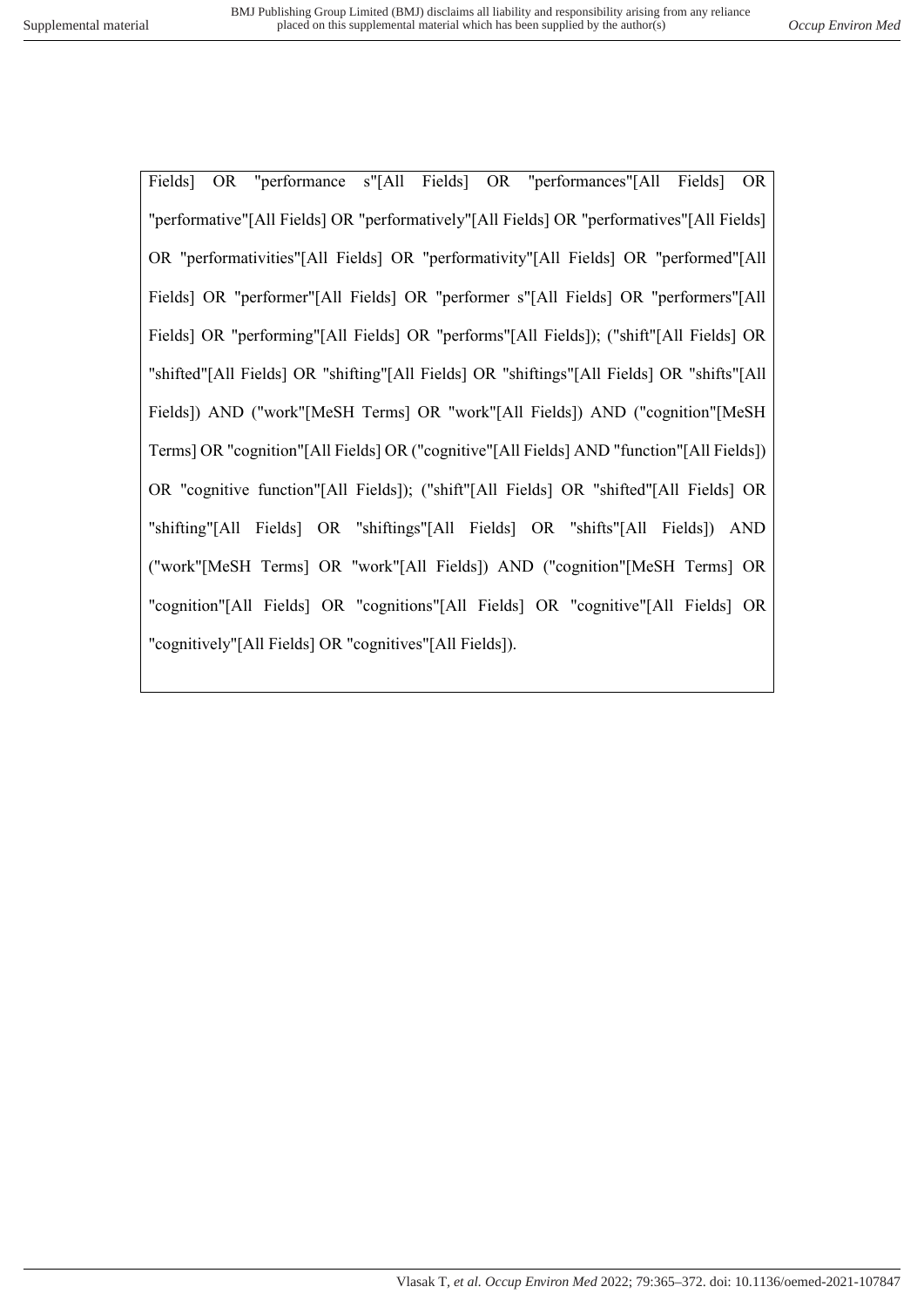## Table 2 Raw Data for Meta-Analysis

| <b>Study</b>                | <b>Outcome</b>           | Control group<br>g<br>se |      | Exposure group | Shift work<br>Experience |                 |
|-----------------------------|--------------------------|--------------------------|------|----------------|--------------------------|-----------------|
| (Ansiau et al., 2008)       | Processing Speed         | 0.03                     | 0.07 | 2079           | 258                      |                 |
| (Behrens et al., 2019)      | Psychomotor Vigilance    | 0,31                     | 0.22 | 71             | 71                       | N.A.            |
| (Burch et al., 2018)        | Psychomotor Vigilance    | 0.24                     | 0.49 | 7              | 11                       | $\geq 1$ month  |
| (Cori et al., 2017)         | <b>Visual Attention</b>  | $-0.01$                  | 0.25 | 39             | 37                       | $\geq$ 3 months |
| (Cori et al., 2017)         | <b>Working Memory</b>    | 0.07                     | 0.25 | 39             | 37                       | $\geq$ 3 months |
| (Cori et al., 2017)         | Psychomotor Vigilance    | $-0.21$                  | 0.23 | 39             | 37                       | $\geq$ 3 months |
| (Cori et al., 2017)         | Cognitive Control        | 0.00                     | 0.25 | 39             | 37                       | $\geq$ 3 months |
| (Cori et al., 2017)         | <b>Task Switching</b>    | $-0.14$                  | 0.25 | 39             | 37                       | $\geq$ 3 months |
| (Dönmezdil et al., 2020)    | Cognitive Control        | 0.72                     | 0.25 | 31             | 41                       | 5.90            |
| (Flynn-Evans et al, 2018)   | Psychomotor Vigilance    | 0.34                     | 0.23 | 38             | 40                       | N.A.            |
| (Flynn-Evans et al, 2018)   | Psychomotor Vigilance    | 0.52                     | 0.23 | 38             | 40                       | N.A.            |
| (Flynn-Evans et al, 2018)   | Psychomotor Vigilance    | 0.45                     | 0.23 | 38             | 40                       | N.A.            |
| (Ganesan et al., 2019)      | Psychomotor Vigilance    | 0.75                     | 0.29 | 25             | 25                       | 9.50            |
| (Geiger-Brown et al., 2012) | Psychomotor Vigilance    | 0.23                     | 0.22 | 39             | 41                       | 10.00           |
| (Hong et al., 2020)         | <b>Visual Attention</b>  | 0.22                     | 0.15 | 57             | 221                      | 20.24           |
| (Hong et al., 2020)         | Psychomotor Vigilance    | $-0.14$                  | 0.15 | 57             | 221                      | 20.24           |
| (Hong et al., 2020)         | <b>Task Switching</b>    | 0.31                     | 0.15 | 57             | 221                      | 20.24           |
| (Hong et al., 2020)         | Cognitive Control        | 0.24                     | 0.15 | 57             | 221                      | 20.24           |
| (Özdemir et al., 2013)      | <b>Working Memory</b>    | 0.41                     | 0.21 | 45             | 45                       | $\geq 1$ month  |
| (Özdemir et al., 2013)      | <b>Cognitive Control</b> | 0.38                     | 0.21 | 45             | 45                       | $\geq 1$ month  |
| (Persico et al., 2018)      | Processing Speed         | 0.22                     | 0.22 | 40             | 40                       | 7.60            |
| (Persico et al., 2018)      | <b>Working Memory</b>    | 0.07                     | 0.22 | 40             | 40                       | 7.60            |
| (Persico et al., 2018)      | Processing Speed         | 0.40                     | 0.23 | 40             | 40                       | 7.60            |
| (Persico et al., 2018)      | <b>Working Memory</b>    | 0.50                     | 0.23 | 40             | 40                       | 7.60            |
| (Reinke et al., 2015)       | Psychomotor Vigilance    | 0.10                     | 0.31 | 21             | 21                       | N.A.            |
| (Rouch et al., 2005)        | Processing Speed         | 0.00                     | 0.06 | 1049           | 265                      | N.A.            |
| (Rouch et al., 2005)        | Processing Speed         | 0.02                     | 0.07 | 1014           | 321                      | N.A.            |
| (Sudhakar & Shweta, 2012)   | Cognitive Control        | 1.17                     | 0.22 | 50             | 50                       | $\geq 6$ months |
| (Shweta & Sudhakar, 2013)   | Processing Speed         | 0.54                     | 0.20 | 50             | 50                       | $\geq 6$ months |
| (Shweta & Sudhakar, 2013)   | Cognitive Control        | 1.01                     | 0.21 | 50             | 50                       | $\geq 6$ months |
| (Shweta, 2011)              | Cognitive Control        | 1.17                     | 0.22 | 50             | 50                       | $\geq 6$ months |
| (Shweta, 2011)              | Cognitive Control        | 1.01                     | 0.21 | 50             | 50                       | $\geq 6$ months |
| (Shweta, 2011)              | Processing Speed         | 0.24                     | 0.20 | 50             | 50                       | $\geq 6$ months |
| (Shweta, 2011)              | Processing Speed         | 0.54                     | 0.20 | 50             | 50                       | $\geq 6$ months |
| (Titova et al., 2016)       | <b>Task Switching</b>    | 0.28                     | 0.04 | 4611           | 643                      | N.A.            |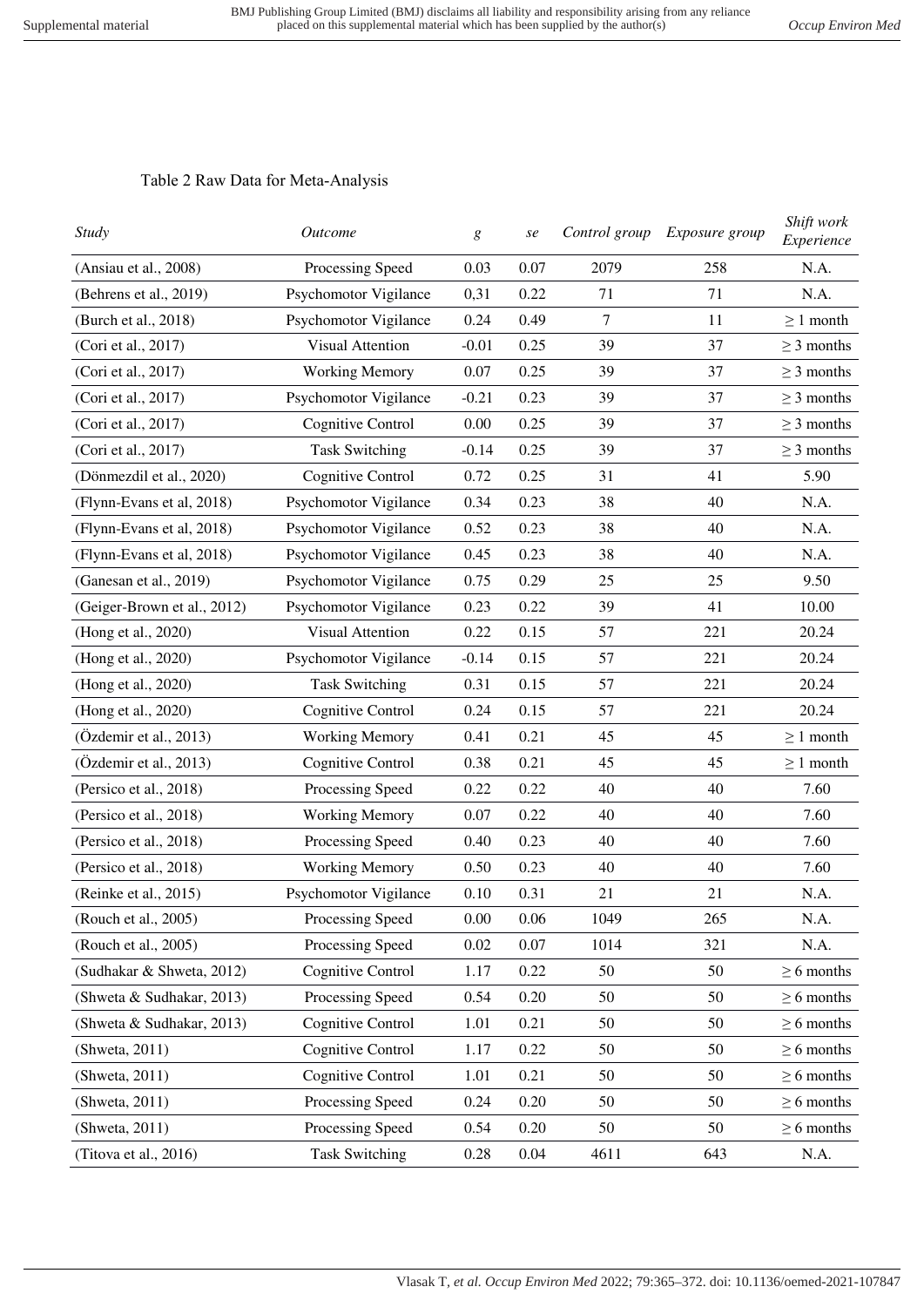| (Titova et al., $2016$ ) | Visual Attention  | 0.19 | 0.04 | 4611 | 643 |             |
|--------------------------|-------------------|------|------|------|-----|-------------|
| (Vajravelu et al., 2016) | Cognitive Control |      | 0.28 | 40   | 40  | $>6$ months |

## Table 3 Characteristics of included studies

| <b>Study</b>                | <b>Study Design</b> | Neurobehavioral Test       | Shift Type | Occupation  | Study Quality |
|-----------------------------|---------------------|----------------------------|------------|-------------|---------------|
| (Ansiau et al., 2008)       | Cross-sectional     | Coding                     | Fixed      | Diverse     | Fair          |
| (Behrens et al., 2019)      | Cross-sectional     | Psychomotor Vigilance Task | Rotating   | Health care | Good          |
| (Burch et al., 2018)        | Cross-sectional     | Psychomotor Vigilance Task | Fixed      | Health care | Good          |
| (Cori et al., 2017)         | Cross-sectional     | Trail Making Test A        | Rotating   | Diverse     | Fair          |
| (Cori et al., 2017)         | Cross-sectional     | Digit Span                 | Rotating   | Diverse     | Fair          |
| (Cori et al., 2017)         | Cross-sectional     | Psychomotor Vigilance Task | Rotating   | Diverse     | Fair          |
| (Cori et al., 2017)         | Cross-sectional     | <b>Stroop Test</b>         | Rotating   | Diverse     | Fair          |
| (Cori et al., 2017)         | Cross-sectional     | <b>Trail Making Test B</b> | Rotating   | Diverse     | Fair          |
| (Dönmezdil et al., 2020)    | Cross-sectional     | Digit Span                 | Fixed      | Diverse     | Fair          |
| (Flynn-Evans et al, 2018)   | Cross-sectional     | Psychomotor Vigilance Task | Rotating   | Pilots      | Fair          |
| (Flynn-Evans et al, 2018)   | Cross-sectional     | Psychomotor Vigilance Task | Rotating   | Pilots      | Fair          |
| (Flynn-Evans et al, 2018)   | Cross-sectional     | Psychomotor Vigilance Task | Rotating   | Pilots      | Fair          |
| (Ganesan et al., 2019)      | Cross-sectional     | Psychomotor Vigilance Task | Rotating   | Health care | Fair          |
| (Geiger-Brown et al., 2012) | Cross-sectional     | Psychomotor Vigilance Task | Fixed      | Health care | Fair          |
| (Hong et al., 2020)         | Cross-sectional     | Trail Making Test A        | Rotating   | Police      | Good          |
| (Hong et al., 2020)         | Cross-sectional     | Psychomotor Vigilance Task | Rotating   | Police      | Good          |
| (Hong et al., 2020)         | Cross-sectional     | <b>Trail Making Test B</b> | Rotating   | Police      | Good          |
| (Hong et al., 2020)         | Cross-sectional     | <b>Stroop Test</b>         | Rotating   | Police      | Good          |
| (Özdemir et al., 2013)      | Cross-sectional     | Digit Span                 | Rotating   | Health care | Fair          |
| (Özdemir et al., 2013)      | Cross-sectional     | <b>Stroop Test</b>         | Rotating   | Health care | Fair          |
| (Persico et al., 2018)      | Cross-sectional     | Coding                     | Rotating   | Health care | Fair          |
| (Persico et al., 2018)      | Cross-sectional     | Digit Span                 | Rotating   | Health care | Fair          |
| (Persico et al., 2018)      | Cross-sectional     | Coding                     | Rotating   | Health care | Fair          |
| (Persico et al., 2018)      | Cross-sectional     | Digit Span                 | Rotating   | Health care | Fair          |
| (Reinke et al., 2015)       | Cross-sectional     | Psychomotor Vigilance Task | Fixed      | Health care | Fair          |
| (Rouch et al., 2005)        | Cross-sectional     | Coding                     | Fixed      | Diverse     | Fair          |
| (Rouch et al., 2005)        | Cross-sectional     | Coding                     | Fixed      | Diverse     | Fair          |
| (Sudhakar & Shweta, 2012)   | Cross-sectional     | <b>Stroop Test</b>         | Rotating   | Diverse     | Fair          |
| (Shweta & Sudhakar, 2013)   | Cross-sectional     | Coding                     | Rotating   | Diverse     | Fair          |
| (Shweta & Sudhakar, 2013)   | Cross-sectional     | <b>Stroop Test</b>         | Rotating   | Diverse     | Fair          |
| (Shweta, 2011)              | Cross-sectional     | <b>Stroop Test</b>         | Rotating   | Diverse     | Fair          |
| (Shweta, 2011)              | Cross-sectional     | <b>Stroop Test</b>         | Rotating   | Diverse     | Fair          |